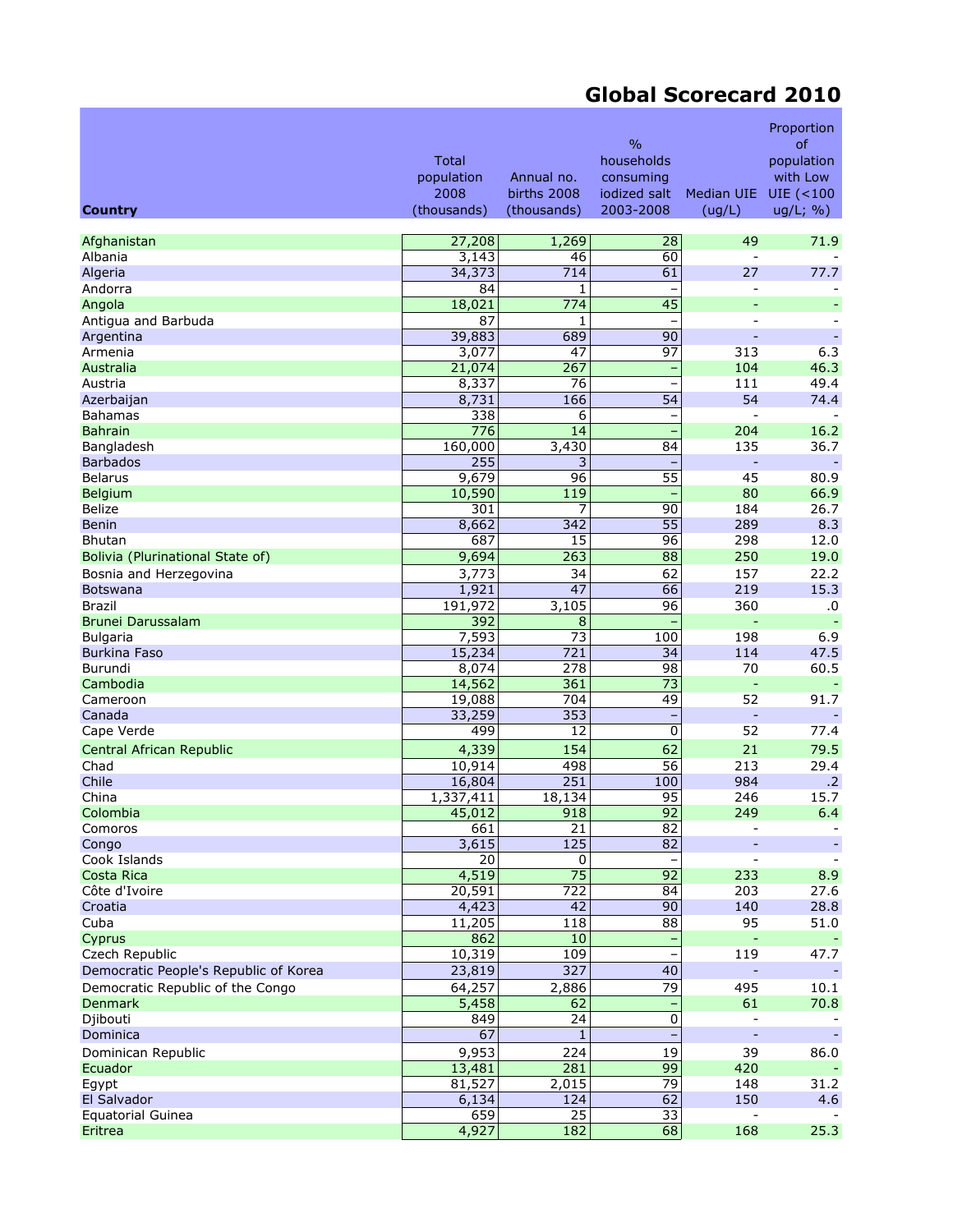| Estonia                          | 1,341     | 16               |                          | 65             | 67.0 |
|----------------------------------|-----------|------------------|--------------------------|----------------|------|
| Ethiopia                         | 80,713    | 3,093            | 20                       | 58             | 68.4 |
| Fiji                             | 844       | 18               | 31                       | 34             | 75.4 |
| Finland                          | 5,304     | $\overline{59}$  | ÷                        | 164            | 35.5 |
| France                           | 62,036    | 752              | $\overline{a}$           | 85             | 60.4 |
| Gabon                            | 1,448     | 40               | 36                       | 190            | 38.3 |
| Gambia                           | 1,660     | 61               | 7                        | 42             | 72.8 |
| Georgia                          | 4,307     | $\overline{52}$  | 87                       | 62             | 80.0 |
| Germany                          | 82,264    | 666              |                          | 148            | 27.0 |
| Ghana                            | 23,351    | 757              | 32                       | 54             | 71.3 |
| Greece                           | 11,137    | 107              |                          |                |      |
| Grenada                          | 104       | $\overline{2}$   | $\overline{\phantom{0}}$ | $\blacksquare$ |      |
| Guatemala                        | 13,686    | 453              | $\overline{76}$          | 222            | 14.4 |
| Guinea                           | 9,833     | 392              | 41                       | 139            | 32.4 |
| Guinea-Bissau                    | 1,575     | 65               | 1                        | $\overline{a}$ |      |
| Guyana                           | 763       | 14               | ÷                        | 162            | 26.9 |
| Haiti                            | 9,876     | 273              | 3                        | 84             | 58.9 |
| <b>Holy See</b>                  | 1         |                  |                          |                |      |
| Honduras                         | 7,319     | 202              | 80                       | 204            | 31.3 |
| Hungary                          | 10,012    | 99               |                          | 80             | 65.2 |
| Iceland                          | 315       | 5                | $\overline{\phantom{0}}$ | 150            | 37.7 |
| India                            | 1,181,412 | 26,913           | 51                       | 133            | 31.3 |
|                                  |           |                  | 62                       |                |      |
| Indonesia                        | 227,345   | 4,220            |                          | 229            | 5.2  |
| Iran (Islamic Republic of)       | 73,312    | 1,388            | 99                       | 165            | 19.7 |
| Iraq                             | 30,096    | 944              | 28                       | $\overline{a}$ |      |
| Ireland                          | 4,437     | 69               |                          | 82             | 60.8 |
| Israel                           | 7,051     | 140              | <b>-</b>                 |                |      |
| Italy                            | 59,604    | $\overline{546}$ | L,                       | 94             | 55.7 |
| Jamaica                          | 2,708     | 52               | 100                      |                |      |
| Japan                            | 127,293   | 1,034            |                          | L,             |      |
| Jordan                           | 6,136     | 157              | 88                       | 154            | 24.4 |
| Kazakhstan                       | 15,521    | 304              | 92                       | 97             | 53.1 |
| Kenya                            | 38,765    | 1,506            | 91                       | 118            | 36.8 |
| Kiribati                         | 97        | $\overline{2}$   |                          | ä,             |      |
| Kuwait                           | 2,919     | 52               | $\qquad \qquad -$        | 147            | 31.4 |
| Kyrgyzstan                       | 5,414     | 120              | $\overline{76}$          | 30             | 88.1 |
| Lao People's Democratic Republic | 6,205     | 170              | 84                       | 162            | 26.9 |
| Latvia                           | 2,259     | 23               |                          | 59             | 76.8 |
| Lebanon                          | 4,194     | 66               | 92                       | 95             | 55.5 |
| Lesotho                          | 2,049     | 59               | 91                       | 215            | 21.5 |
| Liberia                          | 3,793     | 145              |                          | 321            | 3.5  |
| Libyan Arab Jamahiriya           | 6,294     |                  | 90                       |                |      |
| Liechtenstein                    | 36        | 147              |                          |                |      |
|                                  |           | 0<br>31          |                          |                |      |
| Lithuania                        | 3,321     |                  | ÷                        | 75             | 62.0 |
| Luxembourg                       | 481       | 5                |                          | 148            |      |
| Madagascar                       | 19,111    | 687              | 75                       |                | 65.4 |
| Malawi                           | 14,846    | 599              | $\overline{50}$          |                |      |
| Malaysia                         | 27,014    | $\overline{551}$ |                          | 91             | 57.0 |
| Maldives                         | 305       | 6                | 44                       | 115            | 43.1 |
| Mali                             | 12,706    | $\overline{542}$ | $\overline{79}$          | 69             | 68.3 |
| Malta                            | 407       | 4                |                          |                |      |
| <b>Marshall Islands</b>          | 61        | $\mathbf{1}$     | ÷                        |                |      |
| Mauritania                       | 3,215     | 108              | $\overline{2}$           | 55             | 69.8 |
| <b>Mauritius</b>                 | 1,280     | 18               | $\overline{0}$           | 154            | 4.4  |
| Mexico                           | 108,555   | 2,049            | 91                       | 235            | 8.5  |
| Micronesia (Federated States of) | 110       | 3                |                          |                |      |
| Monaco                           | 33        | $\overline{0}$   | $\overline{a}$           | $\blacksquare$ |      |
| Mongolia                         | 2,641     | $\overline{50}$  | $\overline{83}$          | 97             | 52.8 |
| Montenegro                       | 9,839     | 115              | 71                       |                |      |
| Morocco                          | 31,606    | 646              | $\overline{21}$          | 75             | 63.0 |
| Mozambique                       | 22,383    | 876              | $\overline{25}$          | 60             | 68.1 |
| Myanmar                          | 49,563    | 1,020            | 93                       | 205            | 22.3 |
| Namibia                          | 2,130     | 59               | 63                       | 216            | 28.7 |
| Nauru                            | 10        | $\overline{0}$   |                          | $\blacksquare$ |      |
| Nepal                            | 28,810    | 732              | 63                       | 188            | 27.4 |
| Netherlands                      | 16,528    | 185              |                          | 154            | 37.5 |
| New Zealand                      | 4,230     | $\overline{58}$  | 83                       | 66             |      |
|                                  |           |                  |                          |                |      |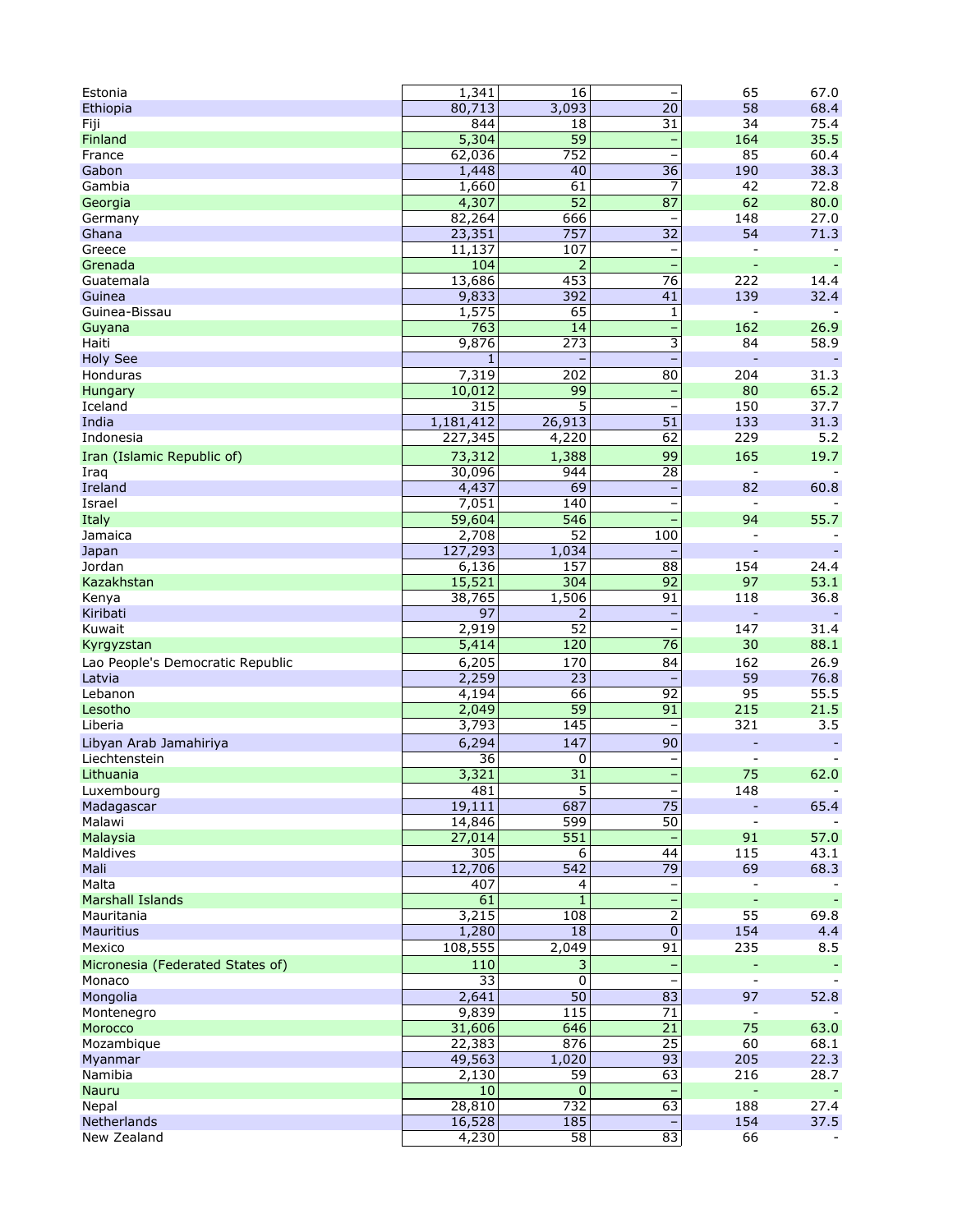| Nicaragua                                 | 5,667             | 140             | 97                       | 271                      | 13.4           |
|-------------------------------------------|-------------------|-----------------|--------------------------|--------------------------|----------------|
| Niger                                     | 14,704            | 791             | 46                       | 270                      |                |
| Nigeria                                   | 151,212           | 6,028           | 97                       | $\equiv$                 | 27.5           |
| Niue                                      | 2                 | 0               | -                        | $\overline{\phantom{a}}$ |                |
| Norway                                    | 4,767             | $\overline{58}$ | $\equiv$                 |                          |                |
| Occupied Palestinian Territory            | 4,147             | 148             | 86                       | $\overline{\phantom{a}}$ |                |
| Oman                                      | 2,785             | 61              | 69                       | 91                       | 49.8           |
| Pakistan                                  | 176,952           | 5,337           | 17                       | $\overline{a}$           | 63.6           |
| Palau                                     | 20                | 0               |                          |                          |                |
| Panama                                    | 3,399             | 70              | 95                       | 235                      | 8.6            |
| Papua New Guinea                          | 6,577             | 207             | 92                       | 181                      | 27.7           |
| Paraguay                                  | 6,238             | 154             | 94                       | 294                      | 13.4           |
| Peru                                      | 28,837            | 609             | 91                       | 180                      | 10.4           |
| Philippines                               | 90,348            | 2,236           | 45                       | 201<br>84                | 23.8           |
| Poland                                    | 38,104            | 372             |                          | $\overline{a}$           | 64.0           |
| Portugal<br>Qatar                         | 10,677<br>1,281   | 105<br>15       | $\qquad \qquad -$<br>÷,  | 203                      | 30.0           |
| Republic of Korea                         | 48,152            | 452             |                          |                          |                |
|                                           | 3,633             | 45              | 60                       | 78                       |                |
| Republic of Moldova<br>Romania            |                   | 214             | 74                       | $\overline{\phantom{a}}$ | 62.0<br>46.9   |
| <b>Russian Federation</b>                 | 21,361<br>141,394 | 1,545           | 35                       |                          |                |
| Rwanda                                    | 9,721             | 403             | 88                       | 298                      |                |
| Saint Kitts and Nevis                     | 51                | 0               | 100                      |                          |                |
| Saint Lucia                               | 170               | 3               | ۳                        |                          |                |
| <b>Saint Vincent and Grenadines</b>       | 109               | $\overline{2}$  |                          |                          |                |
| Samoa                                     | 179               | 4               | -<br>$\qquad \qquad -$   | $\sim$                   |                |
| San Marino                                | 31                | 0               |                          |                          |                |
| Sao Tome and Principe                     | 160               | 5               | 37                       |                          |                |
| Saudi Arabia                              | 25,201            | 591             |                          | 180                      | 23.0           |
| Senegal                                   | 12,211            | 470             | 41                       | 45                       | 75.7           |
| Serbia                                    | 622               |                 | 73                       | 158                      | 20.8           |
| Seychelles                                | 84                | 8<br>3          | $\qquad \qquad -$        | $\overline{\phantom{a}}$ |                |
| Sierra Leone                              | 5,560             | 223             | $\overline{45}$          |                          | 33.7           |
| Singapore                                 | 4,615             | 37              | $\qquad \qquad -$        | $\blacksquare$           |                |
| Slovakia                                  | 5,400             | 55              | ÷,                       | 183                      | 15.0           |
| Slovenia                                  | 2,015             | 19              |                          |                          |                |
| Solomon Islands                           | 511               | 16              | ÷                        |                          |                |
| Somalia                                   | 8,926             | 395             | 1                        | $\blacksquare$           |                |
| South Africa                              | 49,668            | 1,091           | 62                       | 177                      | 29.0           |
| Spain                                     | 44,486            | 491             | $\qquad \qquad -$        | 109                      | 50.1           |
| Sri Lanka                                 | 20,061            | 365             | 94                       | 153                      | 30.0           |
| Sudan                                     | 41,348            | 1,296           | 11                       | 75                       | 62.0           |
| Suriname                                  | 515               | 10              |                          |                          |                |
| Swaziland                                 | 1,168             | $\overline{35}$ | 80                       | 170                      | 34.5           |
| Sweden                                    | 9,205             | 107             | ÷                        | $\equiv$                 | $\blacksquare$ |
| Switzerland                               | 7,541             | 73              | $\overline{\phantom{0}}$ | 141                      | 24.0           |
| Syrian Arab Republic                      | 21,227            | 590             | 79                       |                          | 42.3           |
| Tajikistan                                | 6,836             | 193             | 49                       | $\overline{\phantom{a}}$ | 56.8           |
| <b>Thailand</b>                           | 67,386            | 977             | 47                       | 150                      | 34.9           |
| The former Yugoslav Republic of Macedonia | 2,041             | 22              | 94                       | 228                      | 8.7            |
| Timor-Leste                               | 1,098             | 44              | 60                       |                          |                |
| Togo                                      | 6,459             | 213             | $\overline{25}$          | 171                      | $6.2$          |
| Tonga                                     | 104               | 3               |                          |                          |                |
| Trinidad and Tobago                       | 1,333             | 20              | 28                       |                          |                |
| <b>Tunisia</b>                            | 10,169            | 164             | 97                       | 164                      | 26.4           |
| Turkey                                    | 73,914            | 1,348           | 69                       | 75                       | 60.9           |
| Turkmenistan                              | 5,044             | 111             | 87                       | 170                      | 18.7           |
| Tuvalu                                    | 10                | 0               |                          | $\blacksquare$           |                |
| Uganda                                    | 31,657            | 1,466           | $\overline{96}$          | 464                      | 3.9            |
| Ukraine                                   | 45,992            | 459             | 18                       | 50                       | 70.1           |
| <b>United Arab Emirates</b>               | 4,485             | 63              |                          | 91                       | 56.6           |
| United Kingdom                            | 61,231            | 743             | $\overline{\phantom{0}}$ |                          |                |
| United Republic of Tanzania               | 42,484            | 1,771           | 43                       |                          | 14.5           |
| <b>United States</b>                      | 311,666           | 4,399           | $\overline{\phantom{a}}$ | 221                      | 19.4           |
| Uruguay                                   | 3,349             | 50              | ÷                        | $\Box$                   |                |
|                                           |                   |                 |                          |                          |                |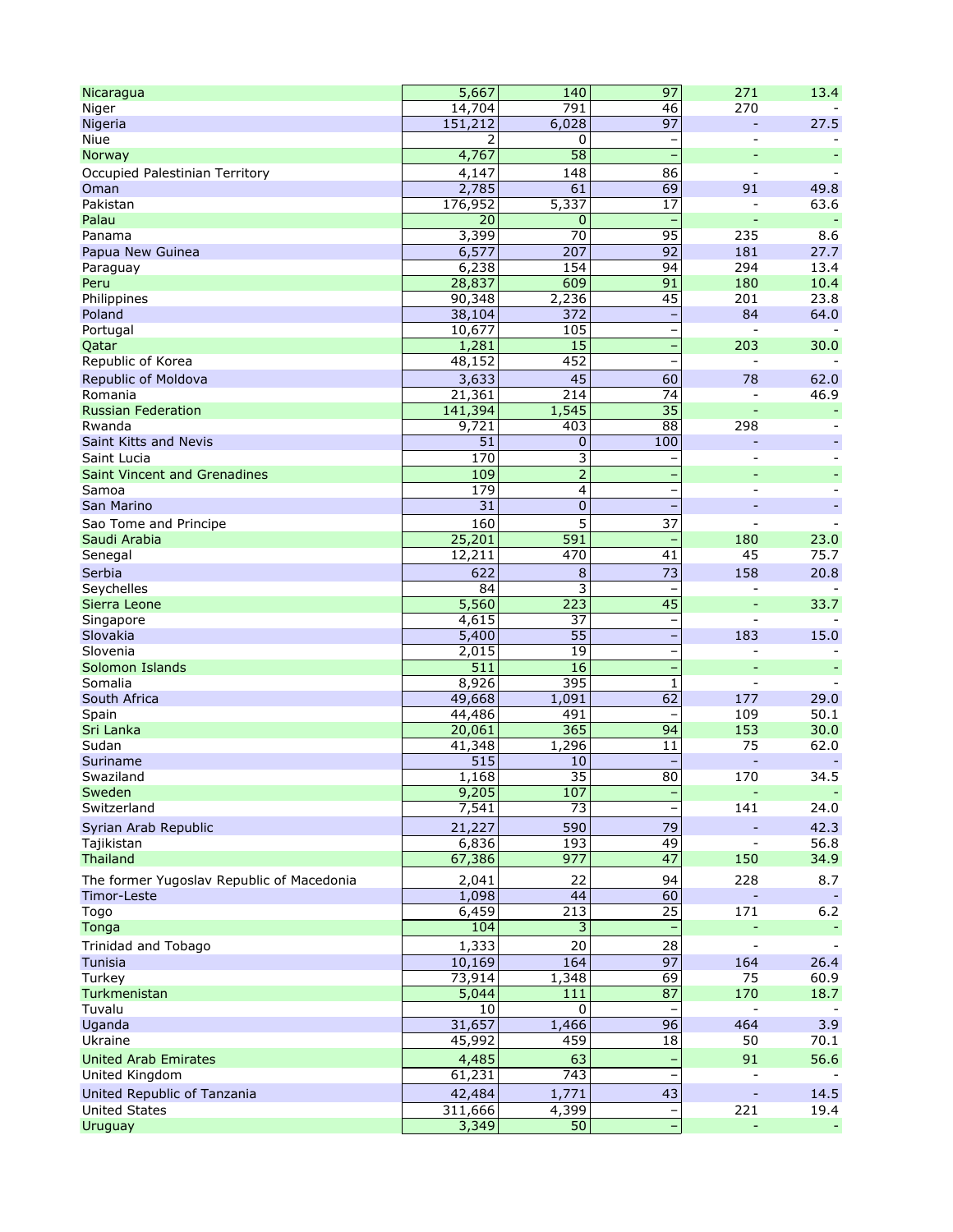| Uzbekistan                         | 27,191 | 553   | 53 | 141 | 39.8 |
|------------------------------------|--------|-------|----|-----|------|
| Vanuatu                            | 234    |       | 23 | -   |      |
| Venezuela (Bolivarian Republic of) | 28,121 | 599   | 90 | 286 |      |
| Viet Nam                           | 87,096 | 1,494 | 93 | 40  | 84.0 |
| Yemen                              | 22,917 | 846   | 30 | 173 | 30.2 |
| Zambia                             | 12,620 | 542   | 77 | 60  | 72.0 |
| Zimbabwe                           | 12,463 | 378   | 91 | 245 | 14.8 |

Sources of Data:

[1 http://www.unicef.org/rightsite/sowc/](http://www.unicef.org/sowc07/statistics/tables.php)

[2 http://www.who.int/vmnis/iodine/data/database/countries/en/index.html](http://www.who.int/vmnis/iodine/data/database/countries/en/index.html)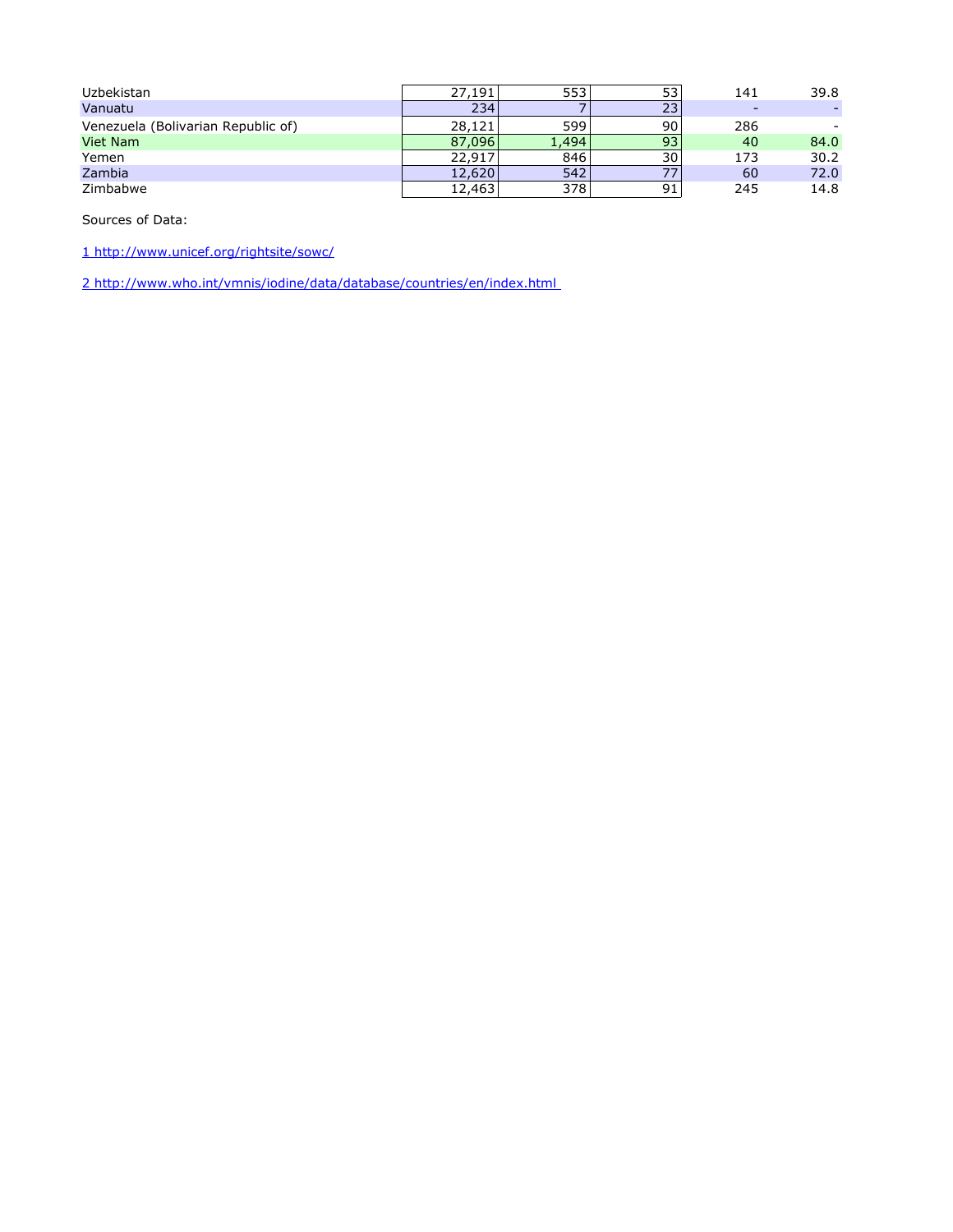Total Goitre Rate (%) Iodine deficiency protected population (thousands) Iodine deficiency unprotected population (thousands) Iodine deficiency protected infants (thousands) Iodine deficiency unprotected infants (thousands) 9.9 7,618 19,590 355 914 - 1,886 1,257 28 18<br>65 20,968 13,405 436 278 65 20,968 13,405 436 278 - - - - - - 8,109 9,912 348 426 - - - - - - 35,895 3,988 620 69 - 2,985 92 46 1  $19.4$  . The contract of the contract of the contract of the contract of the contract of the contract of the contract of the contract of the contract of the contract of the contract of the contract of the contract of the - - - - - 11.1 4,715 4,016 90 76 - - - - -  $1.7$  - - - - - - - - - - - - - - -49.9 134,400 25,600 2,881 549 - - - - - 33.4 5,323 4,356 53 43 - - - - - - 271 30 6 1 19.6 4,764 3,898 188 154 14 660 27 14 1 4.5 8,531 1,163 231 32 25.7 2,339 1,434 21 13 16.5 1,268 653 31 16 4 184,293 7,679 2,981 124 - - - - - 27.4 7,593 - 73 - 55.2 5,180 10,054 245 476 - 7,913 161 272 6<br>17 10,630 3,932 264 97 10,630 3,932 264 97 10.3 9,353 9,735 345 359 - - - - - 25.5 - 499 - 12 60.9 2,690 1,649 95 59 63 6,112 4,802 279 219 6.4 16,804 - 251 - 5.8 1,270,540 66,871 17,227 907 6.5 41,411 3,601 845 73 13.6 542 119 17 4 12 2,964 651 103 23 - - - - - - 4,157 362 69 6<br>8 17,296 3,295 606 116 44.8 17,296 3,295 606 116 16.1 3,981 442 38 4 - 9,860 1,345 104 14 - - - - - - - - - - - 9,528 14,291 131 196 28.4 50,763 13,494 2,280 606  $12.1$  . The contract of the contract of the contract of the contract of the contract of the contract of the contract of the contract of the contract of the contract of the contract of the contract of the contract of the - - 849 - 24 - - - - - 5.3 1,891 8,062 43 181 - 13,346 135 278 3 21.4 64,406 17,121 1,592 423 - 3,803 2,331 77 47 - 217 442 8 17

36.7 3,350 1,577 124 58

23/12/2009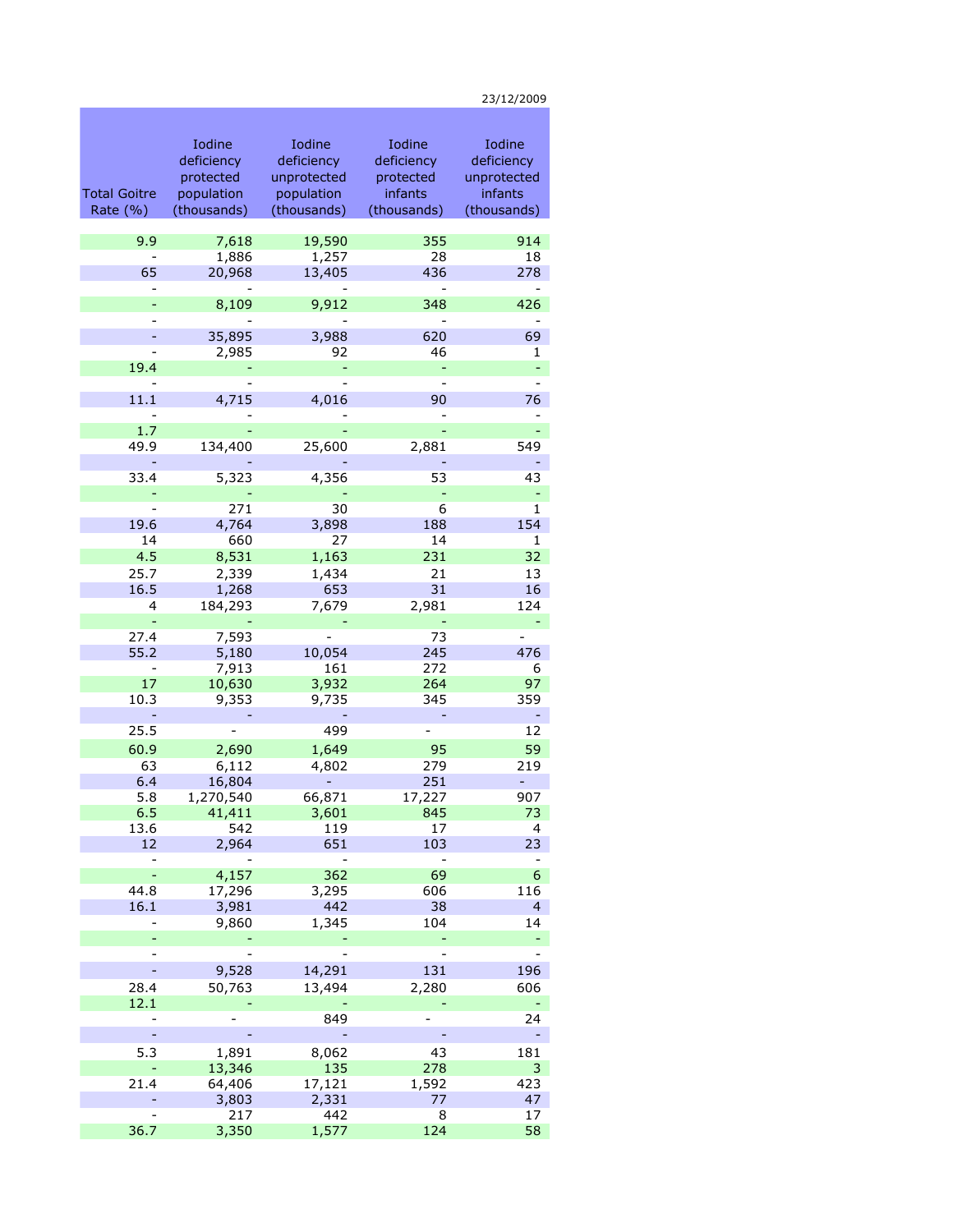| n.d.                     |         |         |                |                |
|--------------------------|---------|---------|----------------|----------------|
| 53.3                     | 16,143  | 64,570  | 619            | 2,474          |
|                          | 262     | 582     | 6              | 12             |
|                          |         |         |                |                |
|                          |         |         |                |                |
| 12.9                     |         |         |                |                |
| 17.1                     | 521     | 927     | 14             | 26             |
| 16.3                     | 116     | 1,544   | $\overline{4}$ | 57             |
| $\overline{\phantom{a}}$ | 3,747   | 560     | 45             | 7              |
|                          |         |         |                |                |
|                          | 7,472   | 15,879  | 242            | 515            |
| 17.5                     |         |         |                |                |
|                          |         |         |                |                |
|                          |         |         |                |                |
|                          | 10,401  | 3,285   | 344            | 109            |
| 59                       | 4,032   | 5,801   | 161            | 231            |
| 32.6                     | 16      | 1,559   | 1              | 64             |
|                          |         |         |                |                |
|                          | 296     | 9,580   | 8              | 265            |
|                          |         |         |                |                |
|                          |         |         |                |                |
|                          | 5,855   | 1,464   | 162            | 40             |
| 11.6                     |         |         |                |                |
|                          |         |         |                |                |
| 17.9                     | 602,520 | 578,892 | 13,726         | 13,187         |
| 9.8                      | 140,954 | 86,391  | 2,616          | 1,604          |
| 54.6                     |         | 733     | 1,374          | 14             |
|                          | 72,579  |         |                |                |
|                          | 8,427   | 21,669  | 264            | 680            |
|                          |         |         |                |                |
|                          |         |         |                |                |
| 13.9                     |         |         |                |                |
|                          | 2,708   |         | 52             |                |
|                          |         |         |                |                |
|                          |         |         |                |                |
| 33.5                     | 5,400   | 736     | 138            | 19             |
| 36.7                     | 14,279  | 1,242   | 280            | 24             |
| 15.5                     | 35,276  | 3,489   | 1,370          | 136            |
|                          |         |         |                |                |
|                          |         |         |                |                |
| 49.1                     | 4,115   | 1,299   | 91             | 29             |
|                          |         |         |                |                |
|                          | 5,212   | 993     | 143            | 27             |
|                          |         |         |                |                |
| 25.7                     | 3,858   | 336     | 61             | 5              |
| 4.9                      | 1,865   | 184     | 54             | 5              |
|                          |         |         |                |                |
|                          |         |         |                |                |
|                          | 5,665   | 629     | 132            | 15             |
|                          |         |         |                |                |
| -                        | ÷       |         |                |                |
|                          |         |         |                |                |
| 22.8                     | 14,333  | 4,778   | 515            | 172            |
| 28.1                     | 7,423   | 7,423   | 300            | 300            |
| 4                        |         |         |                |                |
|                          |         |         | ۳              | ÷              |
| 23.6                     | 134     | 171     | 3              | 3              |
|                          | 10,038  | 2,668   | 428            | 114            |
|                          |         |         |                |                |
| $\blacksquare$           | L,      |         |                | $\blacksquare$ |
| 30.9                     | 64      | 3,151   | 2              | 106            |
|                          |         | 1,280   |                | 18             |
| 10.4                     | 98,785  | 9,770   | 1,865          | 184            |
|                          |         |         |                |                |
|                          |         |         |                |                |
|                          |         |         |                |                |
| 23                       | 2,192   | 449     | 42             | 9              |
|                          | 6,986   | 2,853   | 82             | 33             |
| 22                       | 6,637   | 24,969  | 136            | 510            |
| 14.3                     | 5,596   | 16,787  | 219            | 657            |
|                          |         | 3,469   | 949            | 71             |
|                          | 46,094  |         |                |                |
|                          | 1,342   | 788     | 37             | 22             |
| ÷                        |         |         |                |                |
| 40                       | 18,150  | 10,660  | 461            | 271            |
| 1.8                      |         |         |                |                |
|                          | 3,511   | 719     | 48             | 10             |
|                          |         |         |                |                |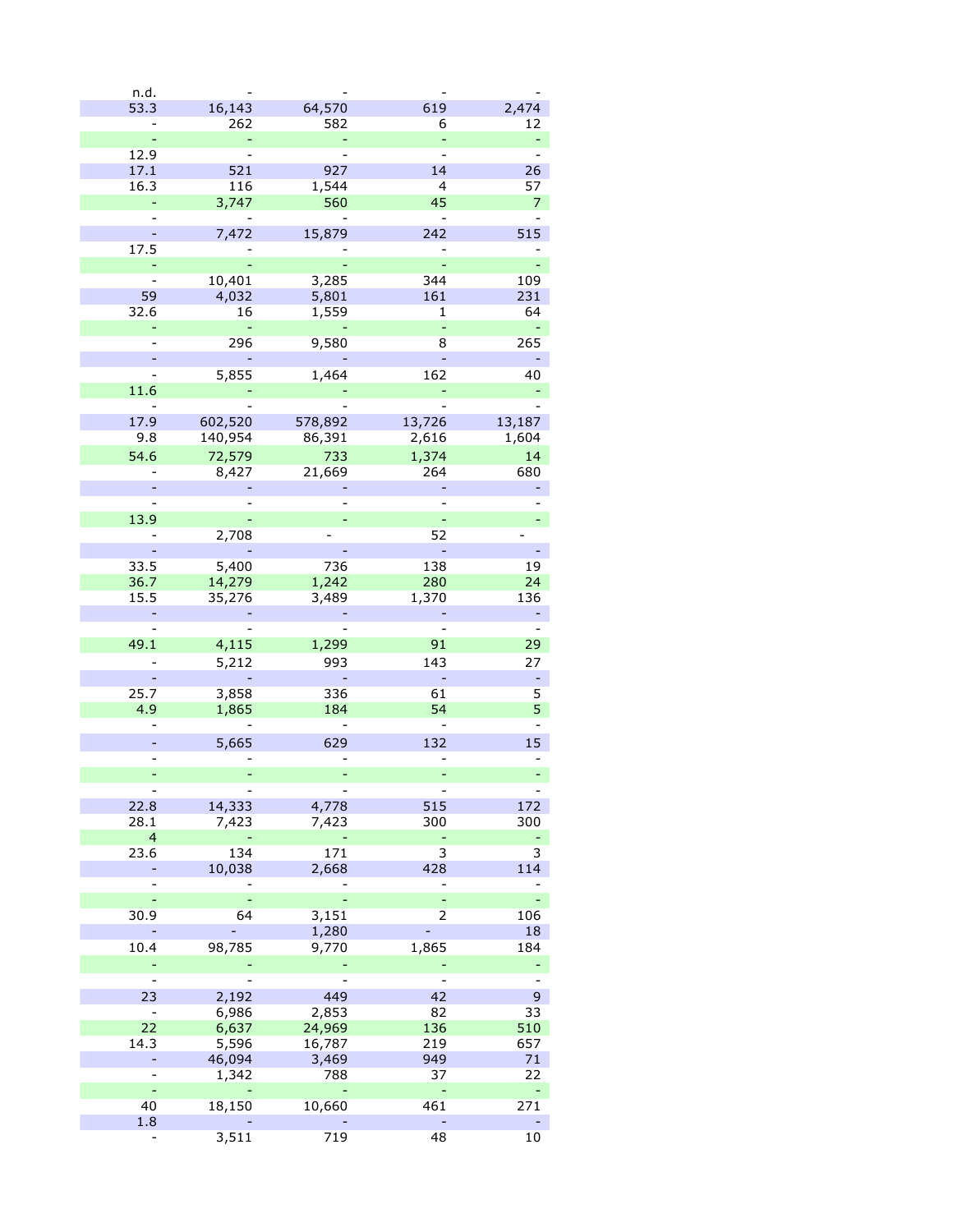|                | 5,497   | 170     | 136            | $\overline{4}$ |
|----------------|---------|---------|----------------|----------------|
| 35.8           | 6,764   | 7,940   | 364            | 427            |
| 29.1           | 146,676 | 4,536   | 5,847          | 181            |
|                |         |         |                |                |
|                |         |         |                |                |
|                | 3,566   | 581     | 127            | 21             |
|                |         |         |                |                |
| 10             | 1,922   | 863     | 42             | 19             |
| 84.9           | 30,082  | 146,870 | 907            | 4,430          |
|                |         |         |                |                |
| 10.2           | 3,229   | 170     | 67             | 4              |
| 4.6            | 6,051   | 526     | 190            | 17             |
|                | 5,864   | 374     | 145            | 9              |
|                | 26,242  | 2,595   | 554            | 55             |
| 5.4            | 40,657  | 49,691  | 1,006          | 1,230          |
|                |         |         |                |                |
|                |         |         |                |                |
|                |         |         |                |                |
|                |         |         |                |                |
| 36.7           | 2,180   | 1,453   | 27             | 18             |
| 12.8           | 15,807  | 5,554   | 158            | 56             |
|                | 49,488  | 91,906  | 541            | 1,004          |
| 25.9           | 8,554   | 1,167   | 355            | 48             |
|                | 51      |         |                | ÷,             |
|                |         |         |                |                |
|                |         |         |                |                |
|                |         |         |                |                |
|                |         |         |                |                |
|                | 59      | 101     | 2              | 3              |
| 24             |         |         |                |                |
| 28.7           |         | 7,204   | 193            | 277            |
|                | 5,007   |         |                |                |
| 1.3            | 454     | 168     | 6              | $\overline{2}$ |
|                |         |         |                |                |
| ÷,             | 2,502   | 3,058   | 100            | 123            |
|                |         |         |                |                |
| 4.4            |         |         |                |                |
| 79             |         |         |                |                |
|                |         |         |                |                |
| $\overline{a}$ | 89      | 8,837   | 4              | 391            |
| 40.9           | 30,794  | 18,874  | 676            | 415            |
| 10.4           |         |         |                |                |
| 20.9           | 18,857  | 1,204   | 343            | 22             |
| 22             | 4,548   | 36,800  | 143            | 1,153          |
| ÷              |         |         | ۳              |                |
| 5.4            | 934     | 234     | 28             | 7              |
|                |         | -       |                |                |
| 14.5           |         |         |                |                |
|                | 16,769  | 4,458   | 466            | 124            |
| 68.7           | 3,350   | 3,486   | 95             | 98             |
| 2.2            | 31,671  | 35,715  | 459            | 518            |
| 5.8            | 1,919   | 122     | 21             | $\mathbf 1$    |
|                | 659     | 439     | 26             | 18             |
| 32.6           |         |         |                | 160            |
|                | 1,615   | 4,844   | 53<br>÷,       |                |
|                |         |         |                |                |
|                | 373     | 960     | 6              | 14             |
| 36.3           | 9,864   | 305     | 159            | 5              |
| 30.3           | 51,001  | 22,913  | 930            | 418            |
| 25             | 4,388   | 656     | 97             | 14             |
| -              |         |         |                |                |
| 60.2           | 30,391  | 1,266   | 1,407          | 59             |
| 55.6           | 8,279   | 37,713  | 83             | 376            |
| 40.4           |         |         |                |                |
|                |         |         | $\overline{a}$ |                |
| 44             | 18,268  | 24,216  | 762            | 1,009          |
|                |         |         |                |                |
|                |         |         | ÷,             |                |